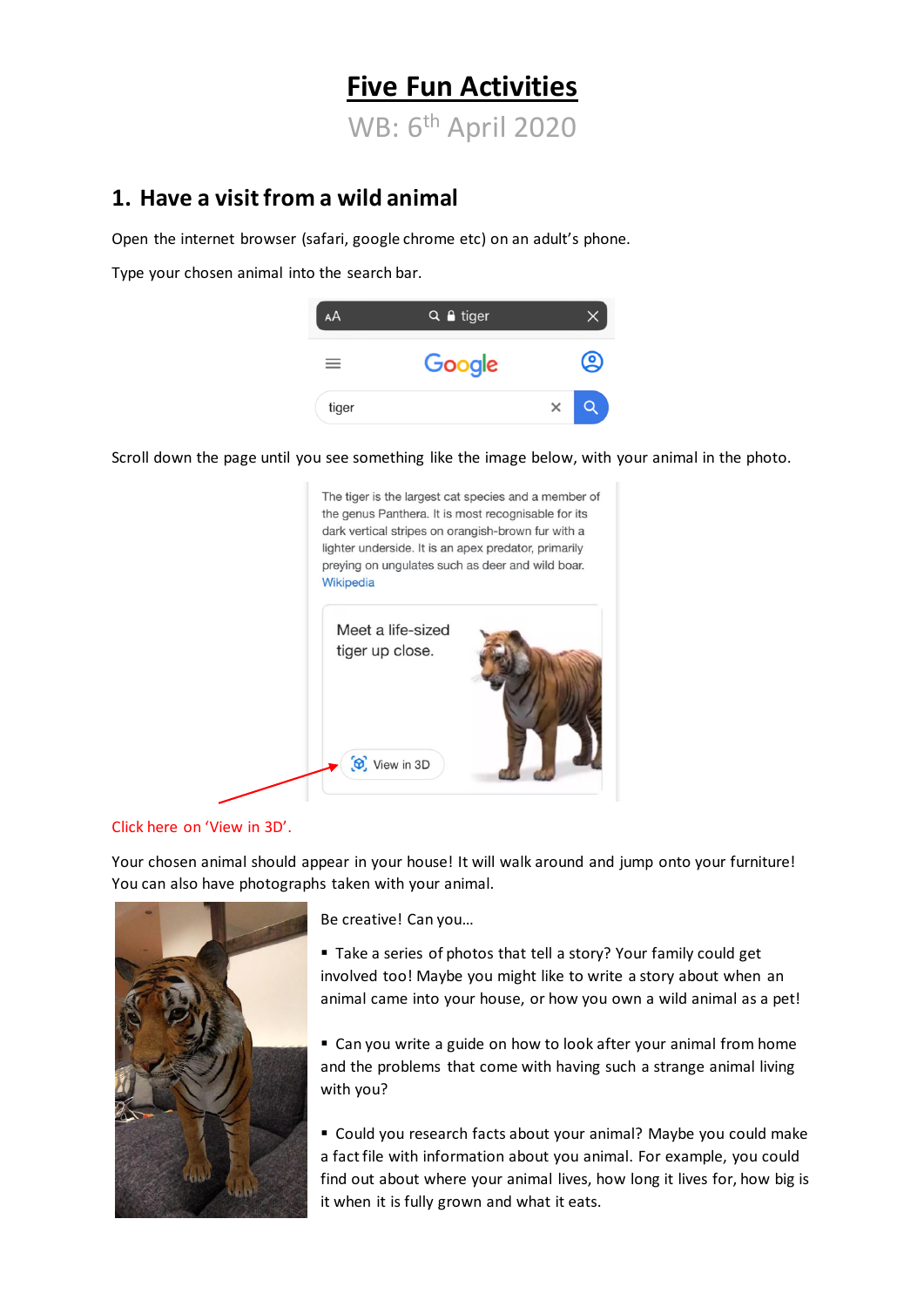# **2. Make a model of your chosen animal using recycling.**



Over the week, save any cardboard boxes and other materials you would throw into your recycling bin and use them to make a model of your chosen animal! Maybe you could paper machế your animal and paint it.

Below shows two ways you can make the paste for the paper machế.

| Using PVA glue                           | Using Flour                      |
|------------------------------------------|----------------------------------|
| You will need:                           | You will need:                   |
| 1 cup of glue                            | 1 cup of flour                   |
| 1 cup of warm water                      | 1 cup of warm water              |
| $\frac{1}{2}$ tsp salt                   | $\frac{1}{2}$ tbsp salt          |
| Instructions:                            | A dish/pot to put the mixture in |
| Stir the ingredients together in a bowl. | Spoon                            |

Once you have made the paste, dip the newspaper/paper into the paste and cover your model with it.

If you want to you could then paint your animal once the paper machế has dried (this could take a few days depending on how thick you make it).

#### **3. Draw comics.**

Open your internet browser and type in 'Marc makes comics! You tube' into the search bar.

Click on the link below.



Once you have opened you tube, this page should appear.



Click on videos to select the cartoon you would like to learn to draw.

■ Can you create your own cartoon strip using the characters you have learnt to draw.